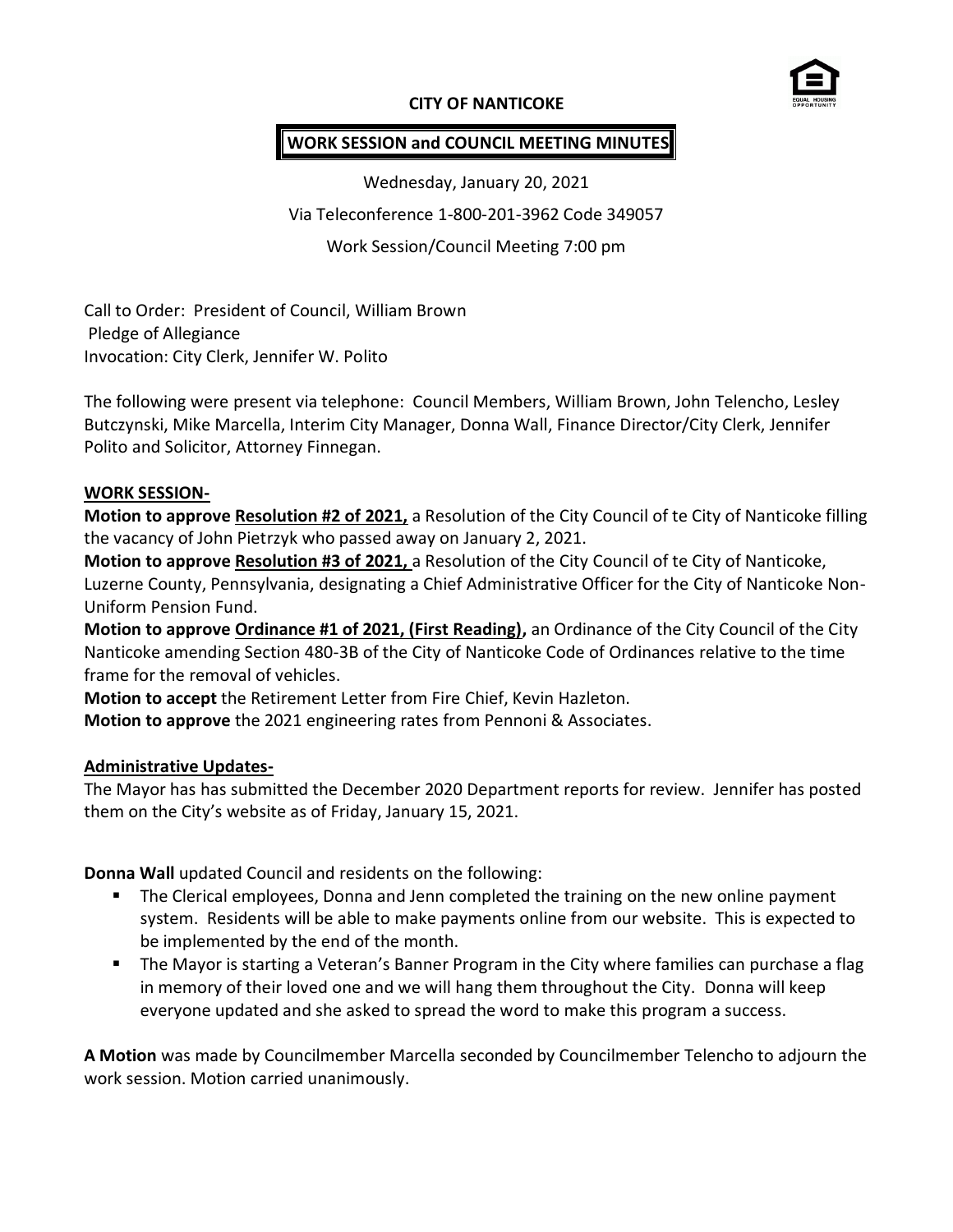### **REGULAR MEETING** Comments from the Public agenda items only.

Mr. Ron Knapp wanted to express his liking of the Veteran Flag Program by stating it is a good idea. Mr. Ron Knapp congratulated Fire Chief, Kevin Hazleton on his retirement and thanked him for his many years of service and a job well done.

## **Old Business**

**A motion to table the purchase of a Kubota UTV,** until they explore more options, for the DPW Department from C.H. Waltz Sons, Inc. in the amount of \$18,139.20 (COSTARS Pricing) was made by Councilmember Telencho seconded by Councilmember Marcella'

### **New Business**

**A Motion** to approve the January 6, 2021 minutes was made by Councilmember Butczynski seconded by Councilmember Telencho.

Motion carried unanimously.

**A Motion** to approve the payment of the bills in the amount of \$633,396.79 (Payroll(s) \$110,166.36 and Payables \$523,230.43) was made by Councilmember Marcella seconded by Councilmember Butczynski.

Motion carried unanimously.

**A Motion to approve Resolution #2 of 2021,** a Resolution of the City Council of te City of Nanticoke filling the vacancy of John Pietrzyk who passed away on January 2, 2021 was made by Councilmember Butczynski seconded by Council President Brown by the nominating Mr. Joseph Nalepa. Motion carried unanimously.

President Brown thanked everyone who was interested in the vacant Council seat and he was impressed with the applications.

President Brown congratulated Joseph Nalepa and welcomed him to City Council and stated they look forward to working with him.

**Motion to approve Resolution #3 of 2021,** a Resolution of the City Council of te City of Nanticoke, Luzerne County, Pennsylvania, designating a Chief Administrative Officer for the City of Nanticoke Non-Uniform Pension Fund was made by Councilmember Telencho seconded by Councilmember Marcella. Motion carried unanimously.

**A Motion to approve Ordinance #1 of 2021, (First Reading),** an Ordinance of the City Council of the City Nanticoke amending Section 480-3B of the City of Nanticoke Code of Ordinances relative to the time frame for the removal of vehicles was made by Councilmember Butczynski seconded by Councilmember Marcella.

Motion carried unanimously.

**A Motion to accept** the Retirement Letter from Fire Chief, Kevin Hazleton was made by Councilmember Telencho seconded by Councilmember Butczynski.

Motion carried unanimously.

President Brown and City Council thanked Chief Hazleton for his years of service and they wished him nothing but the best during his retirement. President Brown commented he has known Chief Hazleton for a long time and it has been a pleasure working with him.

**A Motion to table** the approval of the 2021 engineering rates from Pennoni & Associates, as Council wants more time to discuss, was made by Councilmember Telencho seconded by Councilmember Butczynski.

Motion carried unanimously.